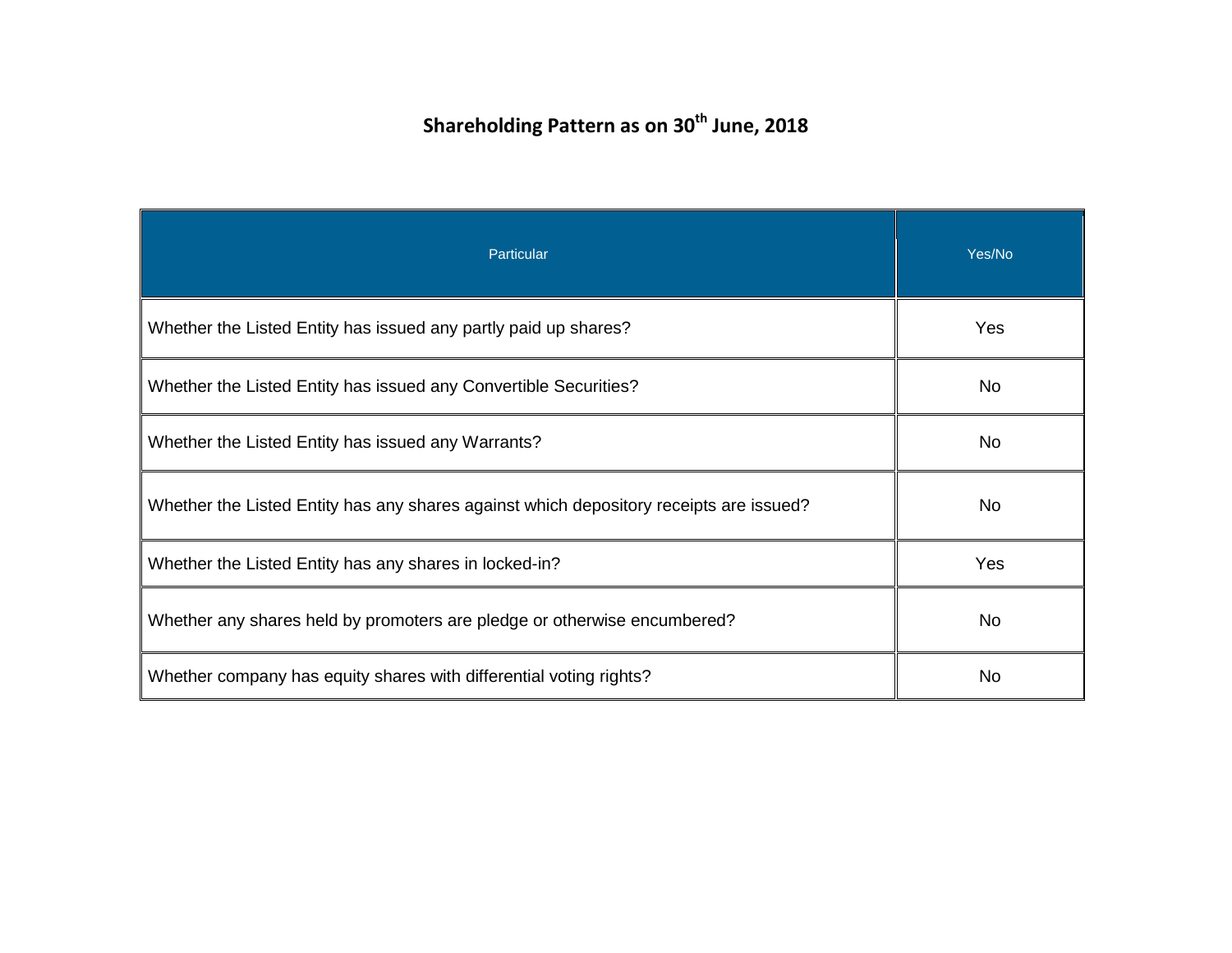| Summary statement holding of specified securities |                        |                                           |                                                |                          |                                                                           |                                   |                                          |                            |                                                |                                                           |  |
|---------------------------------------------------|------------------------|-------------------------------------------|------------------------------------------------|--------------------------|---------------------------------------------------------------------------|-----------------------------------|------------------------------------------|----------------------------|------------------------------------------------|-----------------------------------------------------------|--|
|                                                   |                        | No. of                                    | No. of<br>Partly                               |                          | Shareholding<br>as a % of<br>total no. of                                 |                                   | <b>Total</b>                             | No. of Locked in<br>shares |                                                |                                                           |  |
| Category of<br>shareholder                        | No. of<br>shareholders | fully paid<br>up equity<br>shares<br>held | paid-<br><b>up</b><br>equity<br>shares<br>held | Total no.<br>shares held | shares<br>(calculated<br>as per<br>SCRR,<br>1957) As a %<br>of $(A+B+C2)$ | No. of<br>Voting<br><b>Rights</b> | as a<br>% of<br>Total<br>Voting<br>right | No.(a)                     | As a %<br>of total<br><b>Shares</b><br>held(b) | No. of equity<br>shares held in<br>dematerialized<br>form |  |
| (A) Promoter &<br>Promoter Group                  | 19                     | 1,89,34,203                               |                                                | 1,89,34,203              | 43.78                                                                     | 1,89,34,203                       | 43.78                                    | 21,50,000                  | 11.36                                          | 1,89,34,203                                               |  |
| (B) Public                                        | 33,732                 | 2,43,15,273                               | 3,126                                          | 2,43,18,399              | 56.22                                                                     | 2,43,18,399                       | 56.22                                    |                            | 0.00                                           | 2,40,01,719                                               |  |
| (C1) Shares underlying<br><b>DRs</b>              |                        |                                           |                                                |                          | 0.00                                                                      |                                   | 0.00                                     |                            | 0.00                                           |                                                           |  |
| (C2) Shares held by<br><b>Employee Trust</b>      |                        |                                           |                                                |                          | 0.00                                                                      |                                   | 0.00                                     |                            | 0.00                                           |                                                           |  |
| (C) Non Promoter-Non<br>Public                    |                        |                                           |                                                |                          | 0.00                                                                      |                                   | 0.00                                     |                            | 0.00                                           |                                                           |  |
| <b>Grand Total</b>                                | 33,751                 | 4,32,49,476                               | 3,126                                          | 4,32,52,602              | 100.00                                                                    | 4,32,52,602                       | 100.00                                   | 21,50,000                  | 4.97                                           | 4,29,35,922                                               |  |

**Note:** C=C1+C2 Grand Total=A+B+C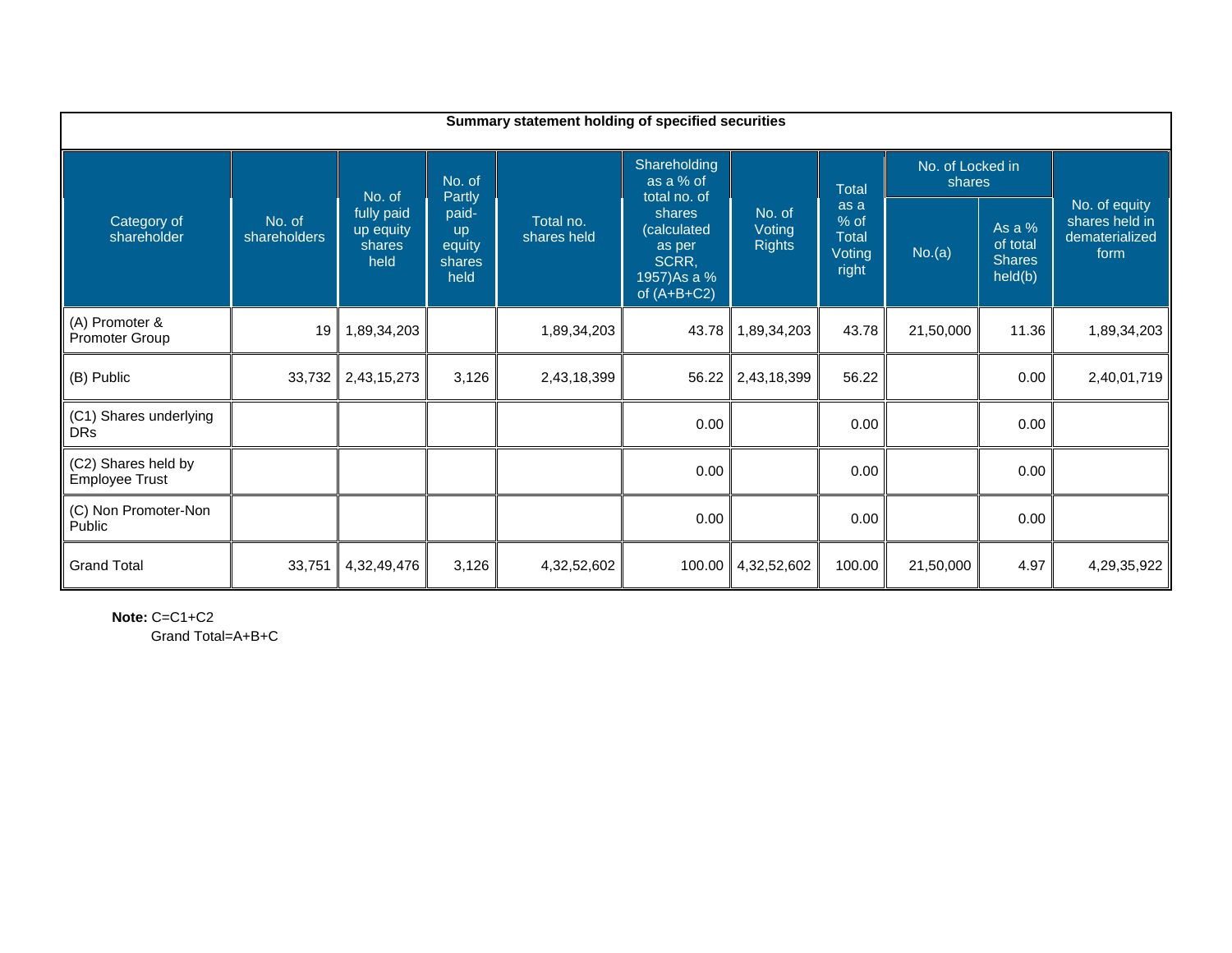| Statement showing shareholding pattern of the Promoter and Promoter Group |                         |                               |                                                         |                           |                                                              |                               |                                                |                                   |  |  |
|---------------------------------------------------------------------------|-------------------------|-------------------------------|---------------------------------------------------------|---------------------------|--------------------------------------------------------------|-------------------------------|------------------------------------------------|-----------------------------------|--|--|
|                                                                           |                         | No. of fully                  | No. of<br>Partly<br>paid-up<br>equity<br>shares<br>held | Total nos.<br>shares held | Shareholding as<br>a % of total no.<br>of shares             | Number of Locked in<br>shares | Number of<br>equity shares                     |                                   |  |  |
| Category of shareholder                                                   | Nos. of<br>shareholders | paid up equity<br>shares held |                                                         |                           | (calculated as<br>per SCRR,<br>1957) As a % of<br>$(A+B+C2)$ | No.(a)                        | As a % of<br>total<br><b>Shares</b><br>held(b) | held in<br>dematerialized<br>form |  |  |
| A1) Indian                                                                |                         |                               |                                                         |                           | 0.00                                                         |                               | 0.00                                           |                                   |  |  |
| Individuals/Hindu undivided<br>Family                                     | 12                      | 54,81,410                     |                                                         | 54,81,410                 | 12.67                                                        |                               | 0.00                                           | 54,81,410                         |  |  |
| Rajendra Somani                                                           | $\mathbf{1}$            | 23,24,250                     |                                                         | 23,24,250                 | 5.37                                                         |                               | 0.00                                           | 23,24,250                         |  |  |
| Susheel Somani                                                            | $\mathbf{1}$            | 8,71,900                      |                                                         | 8,71,900                  | 2.02                                                         |                               | 0.00                                           | 8,71,900                          |  |  |
| Hridai Shusheel Somani                                                    | 1                       | 1,16,900                      |                                                         | 1,16,900                  | 0.27                                                         |                               | 0.00                                           | 1,16,900                          |  |  |
| Mridula Somani                                                            | 1                       | 2,28,900                      |                                                         | 2,28,900                  | 0.53                                                         |                               | 0.00                                           | 2,28,900                          |  |  |
| Surendra Somani                                                           | $\mathbf{1}$            | 5,03,075                      |                                                         | 5,03,075                  | 1.16                                                         |                               | 0.00                                           | 5,03,075                          |  |  |
| Jaya Somani                                                               | $\mathbf{1}$            | 2,58,500                      |                                                         | 2,58,500                  | 0.60                                                         |                               | 0.00                                           | 2,58,500                          |  |  |
| Adarsh Somani                                                             | $\mathbf{1}$            | 1,81,250                      |                                                         | 1,81,250                  | 0.42                                                         |                               | 0.00                                           | 1,81,250                          |  |  |
| Suhrid Somani                                                             | 1                       | 93,300                        |                                                         | 93,300                    | 0.22                                                         |                               | 0.00                                           | 93,300                            |  |  |
| Vandana Somani                                                            | $\mathbf{1}$            | 3,25,200                      |                                                         | 3,25,200                  | 0.75                                                         |                               | 0.00                                           | 3,25,200                          |  |  |
| Somani Kumkum                                                             | 1                       | 35,635                        |                                                         | 35,635                    | 0.08                                                         |                               | 0.00                                           | 35,635                            |  |  |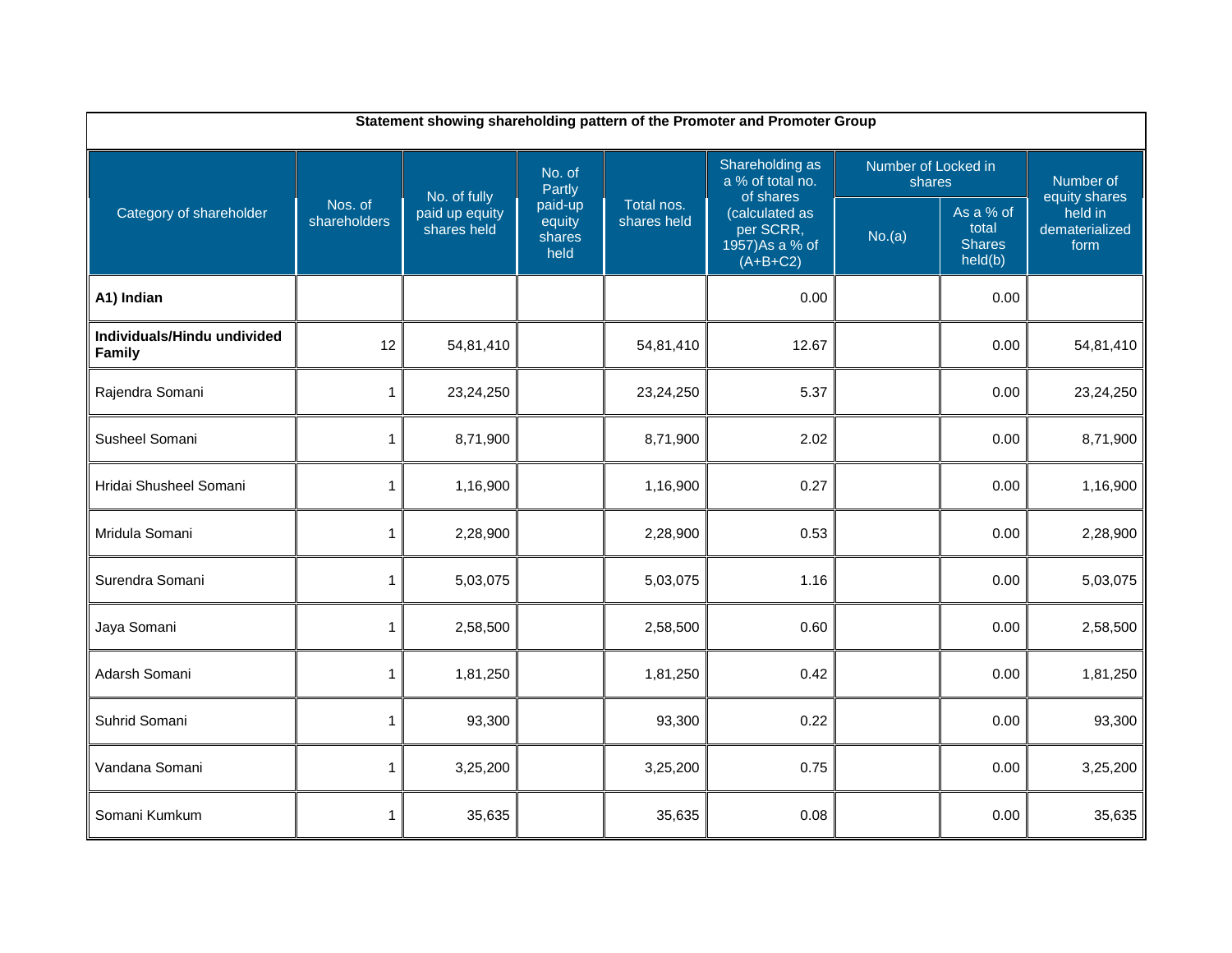| Varun Somani                        | 1              | 2,72,500    | 2,72,500    | 0.63  |           | 0.00  | 2,72,500    |
|-------------------------------------|----------------|-------------|-------------|-------|-----------|-------|-------------|
| Nupur Somani                        | 1              | 2,70,000    | 2,70,000    | 0.62  |           | 0.00  | 2,70,000    |
| Any Other (specify)                 | $\overline{7}$ | 1,34,52,793 | 1,34,52,793 | 31.10 | 21,50,000 | 15.98 | 1,34,52,793 |
| Debonair Publication Pvt.Ltd.       | 1              | 1,000       | 1,000       | 0.00  |           | 0.00  | 1,000       |
| G.Claridge & Company Limited        | 1              | 3,42,500    | 3,42,500    | 0.79  |           | 0.00  | 3,42,500    |
| Oricon Enterprises Ltd.             | 1              | 60,17,183   | 60,17,183   | 13.91 | 21,50,000 | 35.73 | 60,17,183   |
| Parijat Shipping and Finale<br>Ltd. |                | 3,85,209    | 3,85,209    | 0.89  |           | 0.00  | 3,85,209    |
| Kopran Lifestyle Ltd                | 1              | 3,950       | 3,950       | 0.01  |           | 0.00  | 3,950       |
| Sarvamangal Mercantile<br>Co.Ltd.   | 1              | 29,02,951   | 29,02,951   | 6.71  |           | 0.00  | 29,02,951   |
| Panorama Finvest Pvt.Ltd.           |                | 38,00,000   | 38,00,000   | 8.79  |           | 0.00  | 38,00,000   |
| Sub Total A1                        | 19             | 1,89,34,203 | 1,89,34,203 | 43.78 | 21,50,000 | 11.36 | 1,89,34,203 |
| A2) Foreign                         |                |             |             | 0.00  |           | 0.00  |             |
| $A=A1+A2$                           | 19             | 1,89,34,203 | 1,89,34,203 | 43.78 | 21,50,000 | 11.36 | 1,89,34,203 |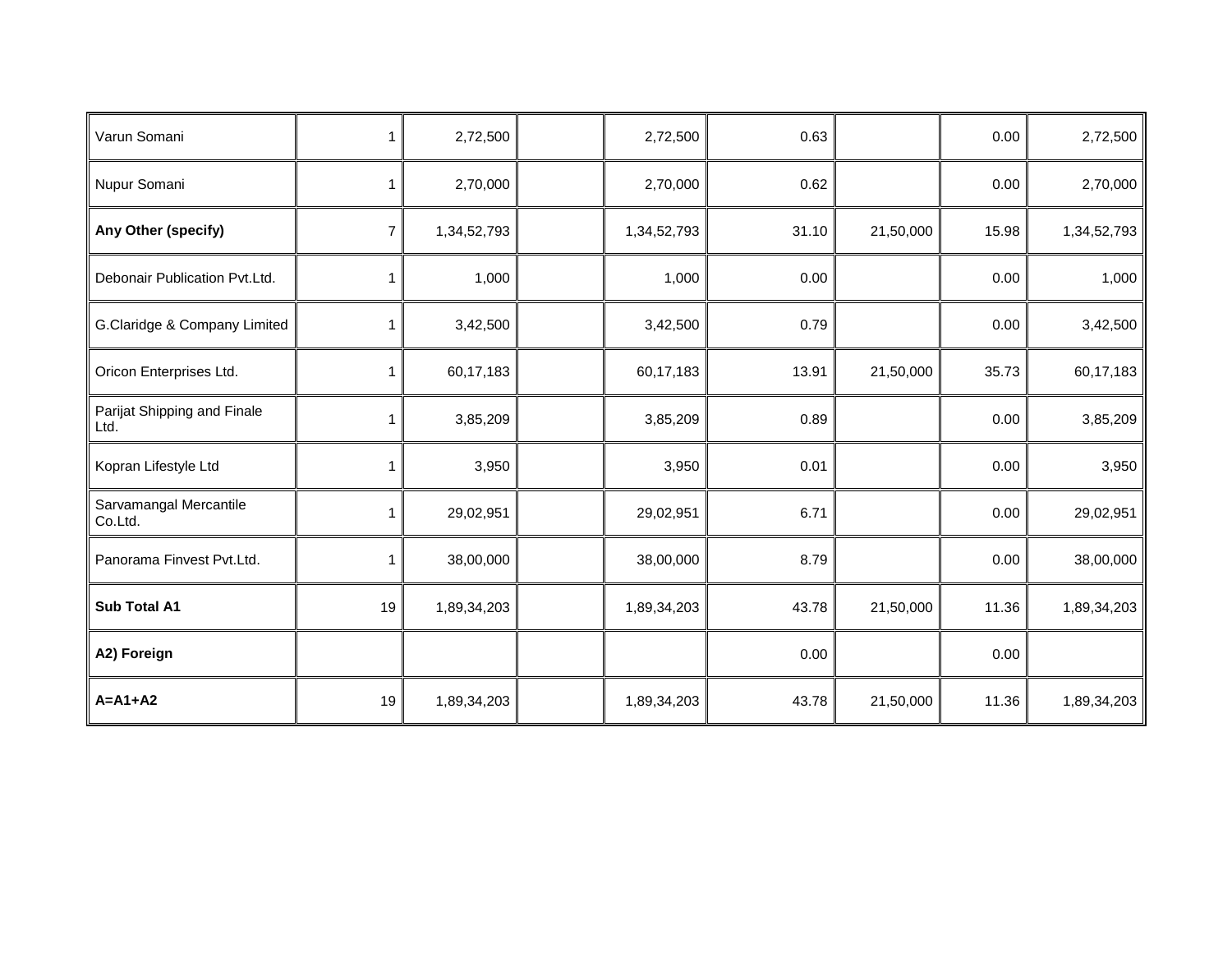| Statement showing shareholding pattern of the Public shareholder                                 |                                                                                                                                                                                                                                                                                       |             |                                       |             |                                                |                                           |                        |                            |      |                                 |  |  |
|--------------------------------------------------------------------------------------------------|---------------------------------------------------------------------------------------------------------------------------------------------------------------------------------------------------------------------------------------------------------------------------------------|-------------|---------------------------------------|-------------|------------------------------------------------|-------------------------------------------|------------------------|----------------------------|------|---------------------------------|--|--|
| Category &                                                                                       | Partly<br>No. of<br>Shareholding<br>paid-<br>fully paid<br>% calculated<br>No. of<br>Total no.<br>No. of<br>up<br>Voting<br>as per SCRR,<br>up equity<br>shares<br>shareholder<br>equity<br>1957 As a %<br><b>Rights</b><br>held<br>shares<br>shares<br>held<br>of $(A+B+C2)$<br>held |             |                                       |             |                                                |                                           | <b>Total</b><br>as a % | No. of Locked in<br>shares |      | No. of equity<br>shares held in |  |  |
| Name of the<br>Shareholders                                                                      |                                                                                                                                                                                                                                                                                       |             | of<br><b>Total</b><br>Voting<br>right | No.(a)      | As a %<br>of total<br><b>Shares</b><br>held(b) | dematerialized<br>form(Not<br>Applicable) |                        |                            |      |                                 |  |  |
| <b>B1) Institutions</b>                                                                          | $\pmb{0}$                                                                                                                                                                                                                                                                             | $\mathbf 0$ |                                       |             | 0.00                                           |                                           | 0.00                   |                            | 0.00 |                                 |  |  |
| <b>Mutual Funds/</b>                                                                             | 3                                                                                                                                                                                                                                                                                     | 500         |                                       | 500         | 0.00                                           | 500                                       | 0.00                   |                            | 0.00 |                                 |  |  |
| <b>Financial</b><br>Institutions/<br><b>Banks</b>                                                | 13                                                                                                                                                                                                                                                                                    | 1244255     | 145                                   | 12,44,400   | 2.88                                           | 12,44,400                                 | 2.88                   |                            | 0.00 | 12,44,100                       |  |  |
| Any Other<br>(specify)                                                                           | $\sqrt{3}$                                                                                                                                                                                                                                                                            | 300         |                                       | 300         | 0.00                                           | 300                                       | 0.00                   |                            | 0.00 |                                 |  |  |
| <b>Sub Total B1</b>                                                                              | 19                                                                                                                                                                                                                                                                                    | 1245055     | 145                                   | 12,45,200   | 2.88                                           | 12,45,200                                 | 2.88                   |                            | 0.00 | 12,44,100                       |  |  |
| <b>B2) Central</b><br>Government/<br><b>State</b><br>Government(s)/<br><b>President of India</b> | 0                                                                                                                                                                                                                                                                                     | $\mathbf 0$ |                                       |             | 0.00                                           |                                           | 0.00                   |                            | 0.00 |                                 |  |  |
| B3) Non-<br><b>Institutions</b>                                                                  | $\mathbf 0$                                                                                                                                                                                                                                                                           | $\mathbf 0$ |                                       |             | 0.00                                           |                                           | 0.00                   |                            | 0.00 |                                 |  |  |
| <b>Individual share</b><br>capital upto Rs. 2<br>Lacs                                            | 32722                                                                                                                                                                                                                                                                                 | 14686183    | 2,981                                 | 1,46,89,164 | 33.96                                          | 1,46,89,164                               | 33.96                  |                            | 0.00 | 1,43,93,535                     |  |  |
| <b>Individual share</b><br>capital in excess<br>of Rs. 2 Lacs                                    | 75                                                                                                                                                                                                                                                                                    | 3834953     |                                       | 38, 34, 953 | 8.87                                           | 38,34,953                                 | 8.87                   |                            | 0.00 | 38,34,953                       |  |  |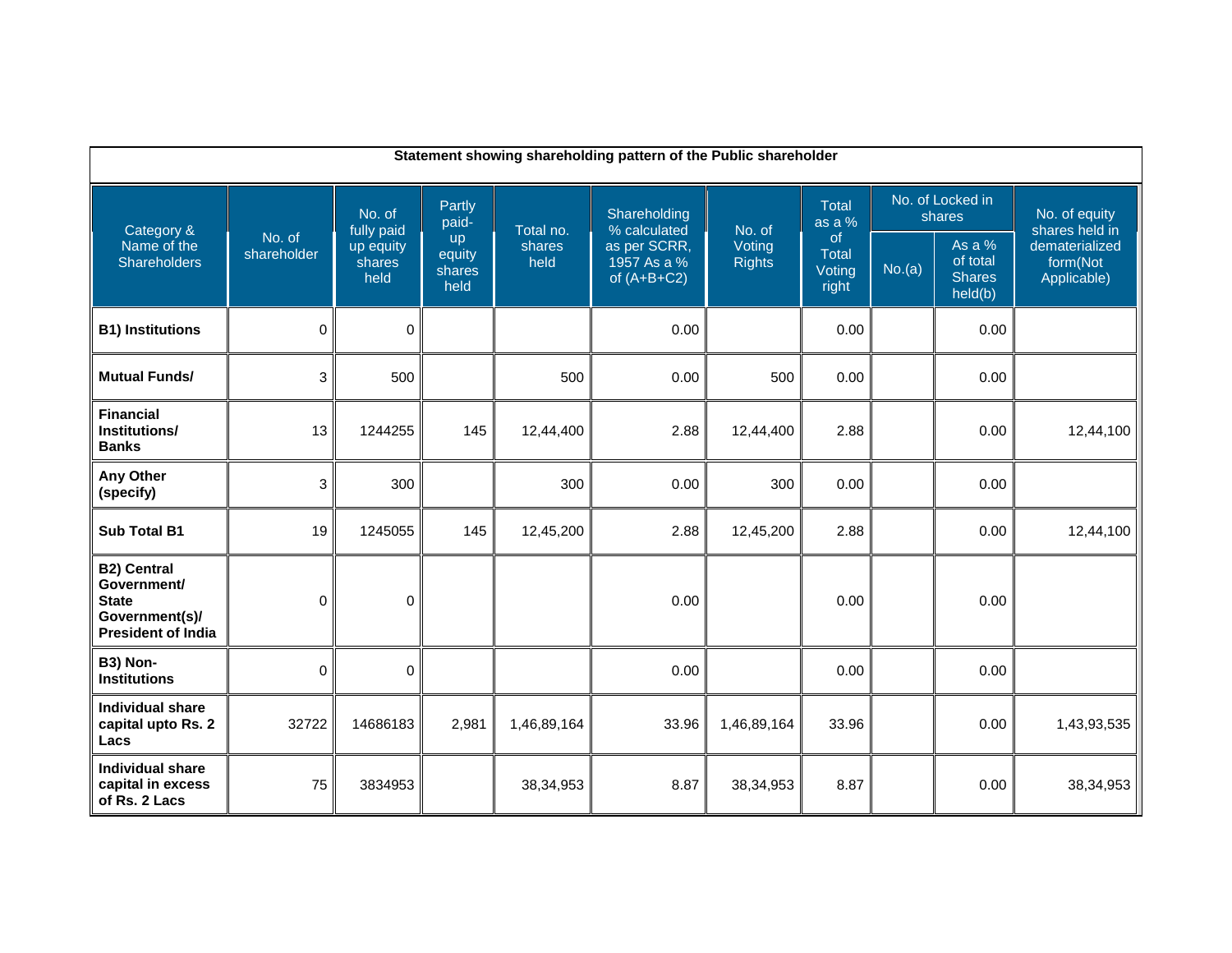| <b>NBFCs registered</b><br>with RBI | $\overline{c}$ | 23816    |       | 23,816      | 0.06  | 23,816      | 0.06  | 0.00 | 23,816      |
|-------------------------------------|----------------|----------|-------|-------------|-------|-------------|-------|------|-------------|
| Any Other<br>(specify)              | 914            | 4525266  |       | 45,25,266   | 10.46 | 45,25,266   | 10.46 | 0.00 | 45,05,315   |
| <b>Bodies Corporate</b>             | 447            | 3032097  |       | 30,32,097   | 7.01  | 30,32,097   | 7.01  | 0.00 | 30,12,296   |
| <b>Clearing Members</b>             | 107            | 334328   |       | 3,34,328    | 0.77  | 3,34,328    | 0.77  | 0.00 | 3,34,328    |
| Non-Resident<br>Indian (NRI)        | 358            | 1154791  |       | 11,54,791   | 2.67  | 11,54,791   | 2.67  | 0.00 | 11,54,641   |
| <b>Trusts</b>                       | 2              | 4050     |       | 4,050       | 0.01  | 4,050       | 0.01  | 0.00 | 4,050       |
| Sub Total B3                        | 33713          | 23070218 | 2,981 | 2,30,73,199 | 53.35 | 2,30,73,199 | 53.35 | 0.00 | 2,27,57,619 |
| $B = B1 + B2 + B3$                  | 33732          | 24315273 | 3,126 | 2,43,18,399 | 56.22 | 2,43,18,399 | 56.22 | 0.00 | 2,40,01,719 |

Details of the shareholders acting as persons in Concert including their Shareholding (No. and %):

Details of Shares which remain unclaimed may be given here along with details such as number of shareholders, outstanding shares held in demat/unclaimed suspense account, voting rights which are frozen etc.